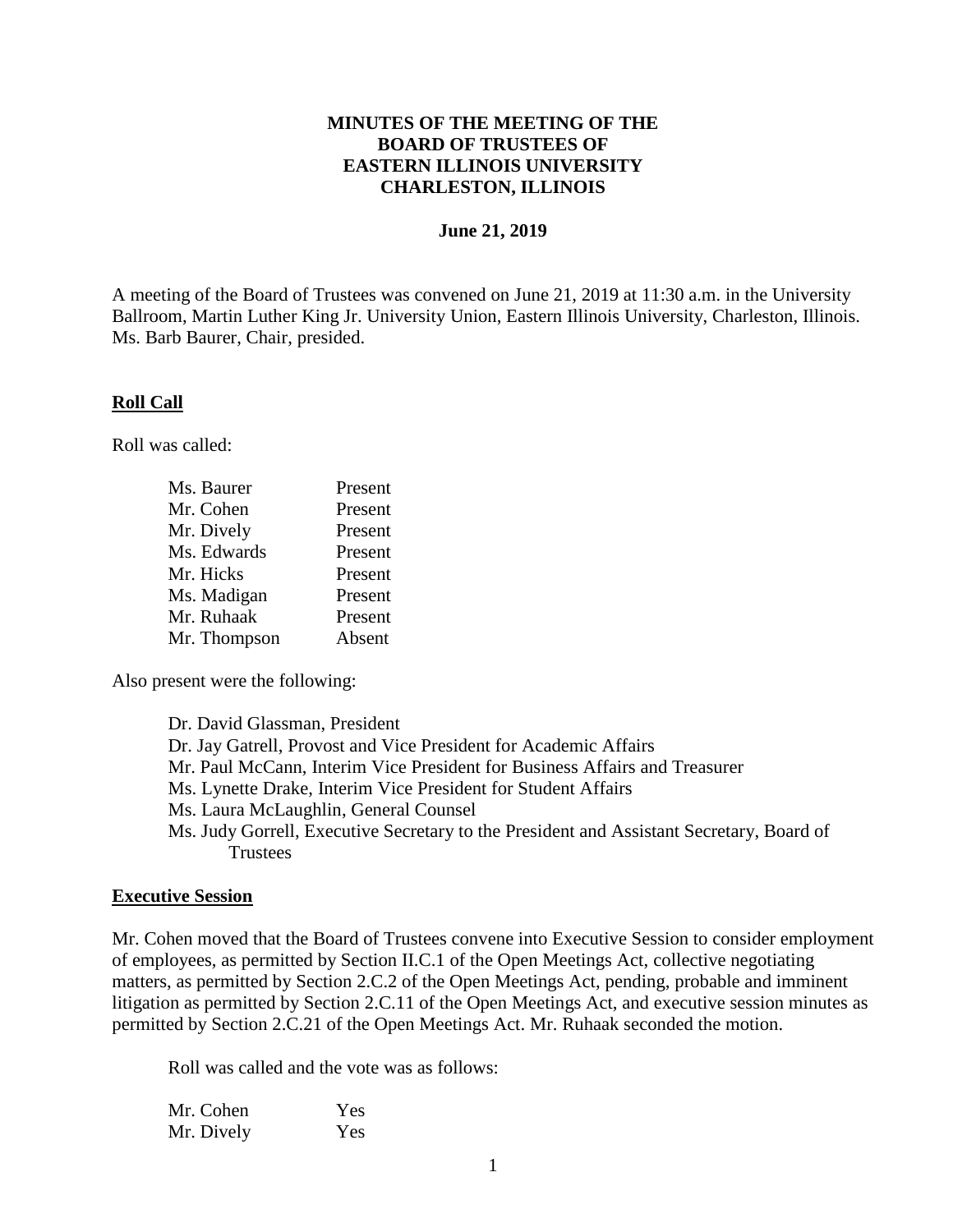| Ms. Edwards | Yes |
|-------------|-----|
| Mr. Hicks   | Yes |
| Ms. Madigan | Yes |
| Mr. Ruhaak  | Yes |
| Ms. Baurer  | Yes |
|             |     |

Motion carried.

Mr. Dively moved to return to Open Session. Mr. Cohen seconded the motion.

Roll was called and the vote was as follows:

| Mr. Cohen   | Yes |
|-------------|-----|
| Mr. Dively  | Yes |
| Ms. Edwards | Yes |
| Mr. Hicks   | Yes |
| Ms. Madigan | Yes |
| Mr. Ruhaak  | Yes |
| Ms. Baurer  | Yes |
|             |     |

Motion carried.

## **Information Items**

# **Report from Board Chair**

Chairperson Baurer welcomed everyone.

Ms. Baurer read the following proclamations for Mr. Carl Mito and presented him with a gift thanking him for his service on the Board of Trustees.



Before the Board of Trustees of Eastern Illinois University—a **Proclamation** recognizing the contributions and achievements of Eastern Illinois University Trustee **Carl Mito**—

# **OFFERED THIS 21st DAY OF JUNE, YEAR TWO THOUSAND AND NINETEEN:**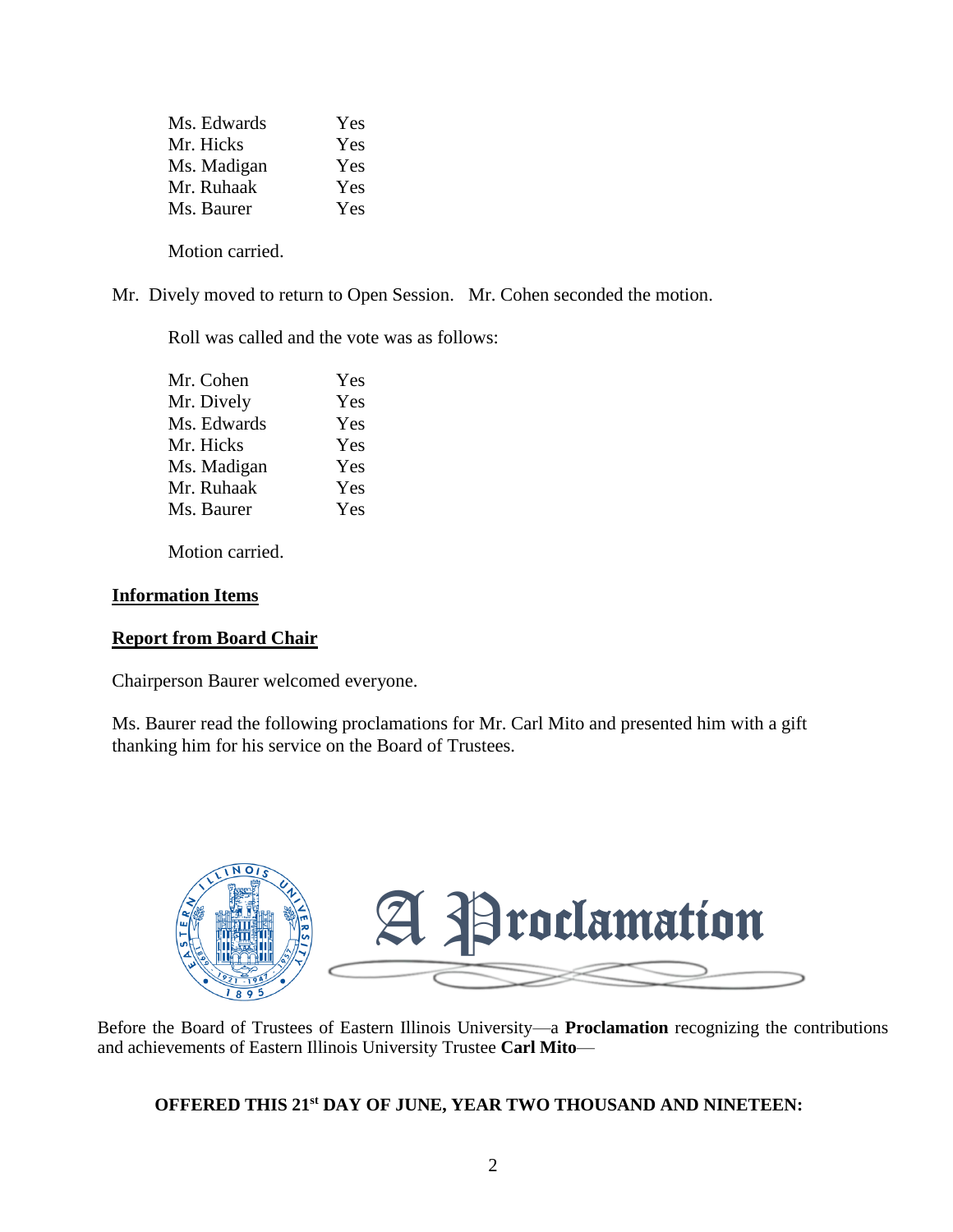- Whereas, Mr. Mito began his 45-plus year relationship with Eastern Illinois University as a student and graduate, having earned a bachelor's degree in business from the university in 1972;
- And Whereas, Mr. Mito has worked to enhance the reputation and respect for Eastern Illinois University through his perpetual advocacy and enduring philanthropy; and through his recognition as a recipient of the 2012 EIU Foundation's Outstanding Philanthropic Award and Louis V. Hencken Alumni Service Award, as well as the 2018 School of Business Distinguished Alumni Award;
- And Whereas, Mr. Mito provided sound judgement and leadership to the Board of Trustees through his appointment to the Board in May 2016, contributing his more than 40 years of business and financial management experience—including his work on the board's various committees—to the university's leadership, governance, and progress;
- And Whereas, Mr. Mito has brought an abundant amount of exposure to Eastern Illinois University through his involvement and relationships within Arlington Heights and throughout the broader northern Illinois regional communities;
- And Whereas, Mr. Mito's comprehensive involvement with EIU's School of Business Advisory Board, the EIU Foundation, Delta Chi fraternity, EIU capital campaigns—along with his early support of the Securities Analysis Center—has assisted in connecting business graduates with the University and promoting the center's benefits and collaborative enterprise to a broader audience of Illinois residents;
- And Whereas, Mr. Mito, throughout his tenure on Eastern Illinois University's Board of Trustees, has helped position the university to fulfill its critical mission of serving its students and regional communities in the best capacities possible;
- And Whereas, Mr. Mito has helped EIU become a regional model for growth and development in the state;
- **[Patallel]** Therefore  $\mathfrak{B}_\ell$  **If Resolved Uhat** the current members of Eastern Illinois University's Board of Trustees, along with the university's administrators, faculty, staff and students, do hereby express their utmost gratitude to Mr. Carl Mito for his guidance and dedicated service to Eastern Illinois University, and do hereby thank him for his continued commitment to the citizens of Illinois. His commitment to Eastern Illinois University and its student success initiatives will be missed by the university's faculty, staff, students, administrators, executives and fellow board members.

Ms. Baurer presented Mr. Zach Cohen with a gift thanking him for his service on the Board of Trustees. This is Zach's last meeting as our Student Trustee.

### **Committee Reports**

### Executive/Planning Committee

President Glassman provided a Springfield update. The Governor's budget has a 5 percent increase resulting in an additional \$1.9M for EIU. This is the first budget increase since 2002. There is also a capital bill and EIU's capital request is the  $6<sup>th</sup>$  highest priority of IBHE. There is a capital bill about every ten years. Additionally, MAP funding is increased as well as AIM HIGH (merit-based scholarship money). Dr. Glassman mentioned several House bills – HB253, H359, and H26. Mr. Josh Norman provided an Admissions and Enrollment Update. Mr. Norman noted that EIU has a new marketing partner. He also provided an indication of where we might be for fall of 2019. Admissions is starting to process for 2020.

Board Relations Committee – Mr. Steve Rich of Alumni Services, Mr. Jonathan McKenzie of the EIU Foundation, and Mr. Mike Murray of Development gave a detailed University Advancement Report.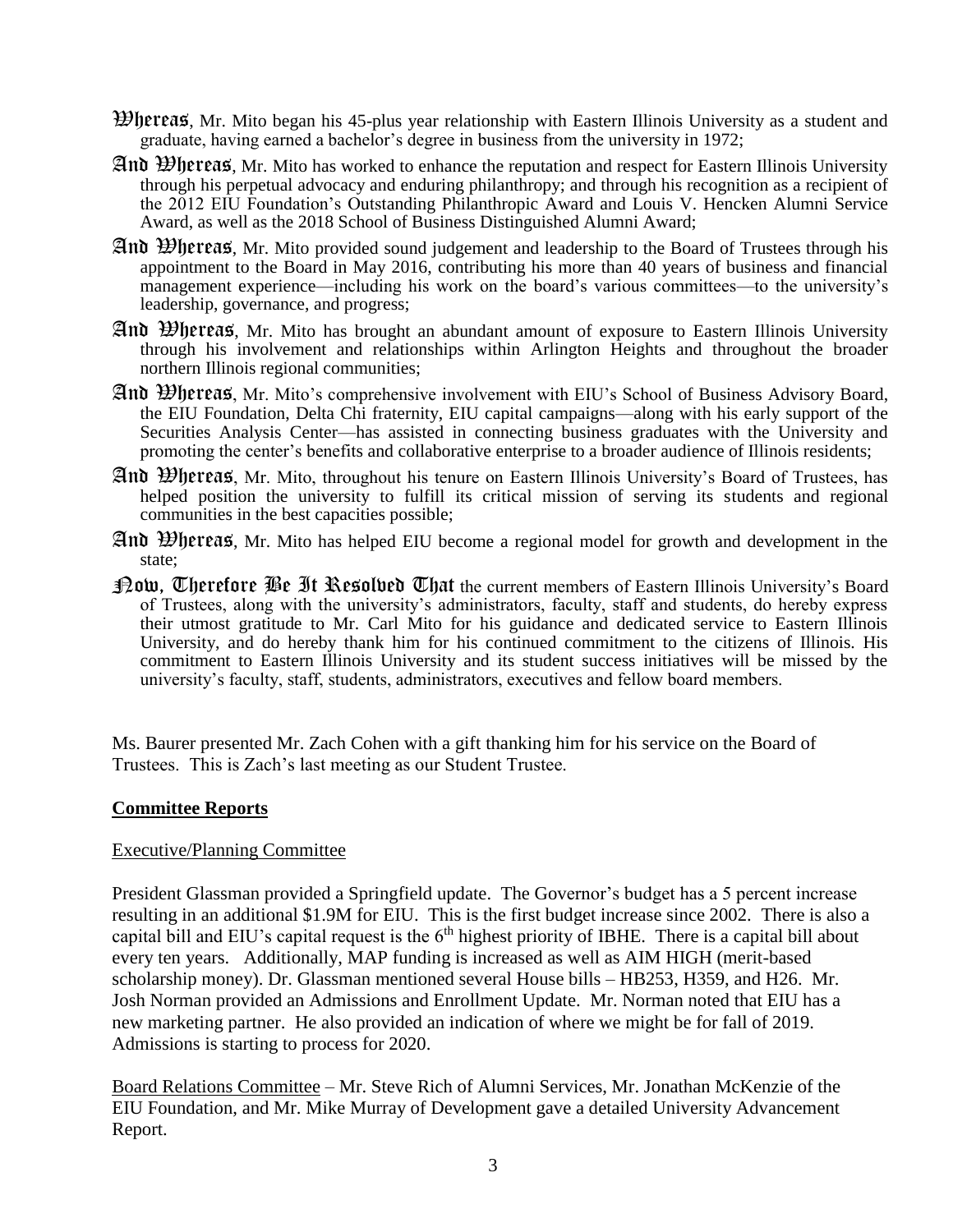Finance/Audit Committee

Mr. Paul McCann discussed several agenda items with the Committee –Status of the 2019 Budget, , discussion of the FY2020 Preliminary Budget, FY21 Budget Projections, and Non-Indentured Reserves.

Ms. Leigh Moon presented the 2020 Internal Auditing schedule.

Board Regulations – No report

Academic and Student Affairs Committee This committee did not meet.

### **Action Items**

1. Mr. Ruhaak moved to approve the minutes of the Board Meeting on April 26, 2019. Mr. Cohen seconded the motion.

Roll was called and the vote was as follows:

| Mr. Cohen   | Yes |
|-------------|-----|
| Mr. Dively  | Yes |
| Ms. Edwards | Yes |
| Mr. Hicks   | Yes |
| Ms. Madigan | Yes |
| Mr. Ruhaak  | Yes |
| Ms. Baurer  | Yes |

Motion carried.

2. Mr. Dively moved that executive session minutes from the following dates are approved for release: November 18, 2016, January 25, 2019, and April 26, 2019. In addition, the Board has reviewed the remaining minutes and finds that there is a continuing need for confidentiality. Ms. Edwards seconded the motion.

Roll was called and the vote was as follows:

| Mr. Cohen   | Yes |
|-------------|-----|
| Mr. Dively  | Yes |
| Ms. Edwards | Yes |
| Mr. Hicks   | Yes |
| Ms. Madigan | Yes |
| Mr. Ruhaak  | Yes |
| Ms. Baurer  | Yes |

Motion carried.

3. Mr. Ruhaak moved to provide preliminary approval of the FY2020 Budget. Mr. Cohen seconded the motion.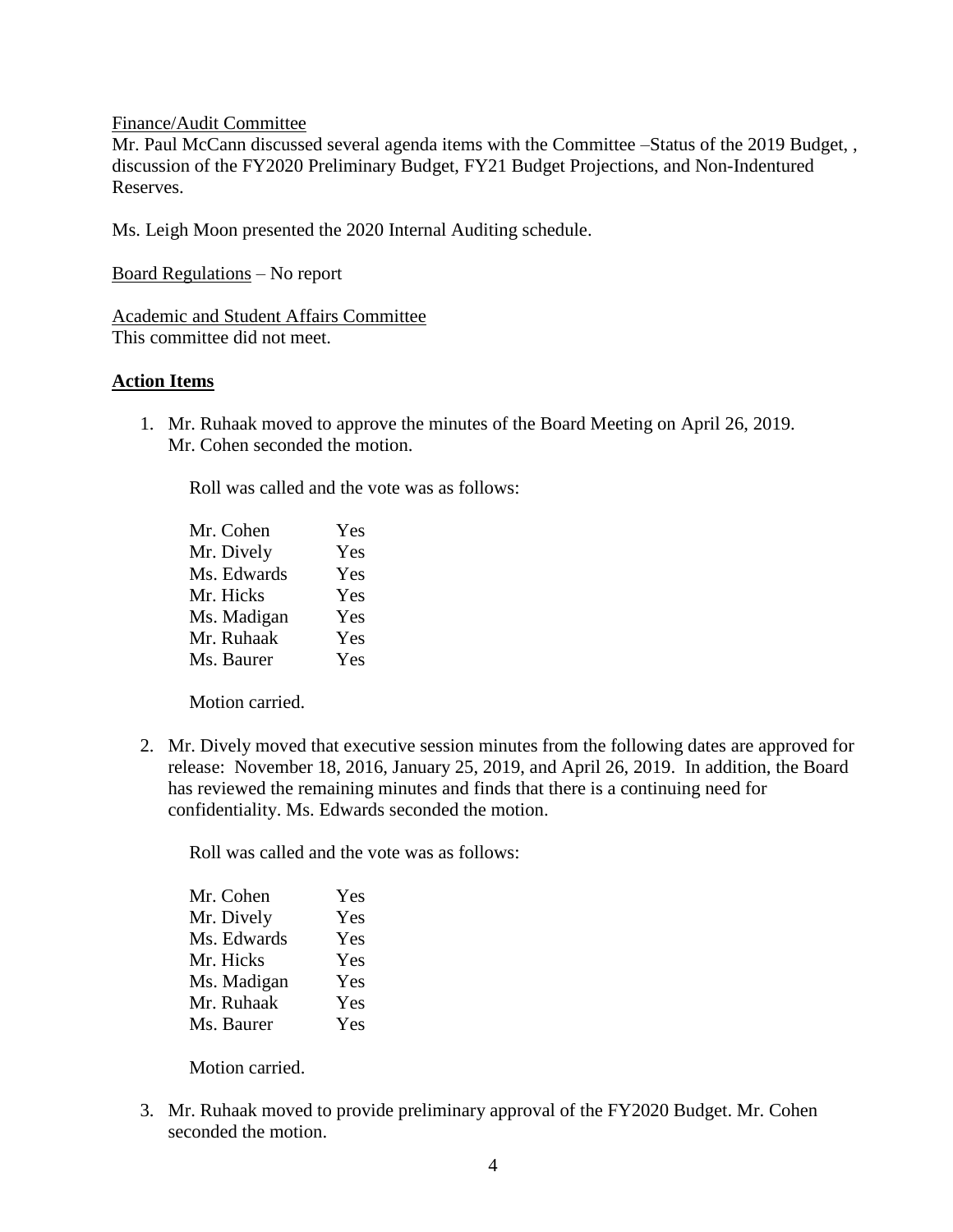Roll was called and the vote was as follows:

| Mr. Cohen   | Yes |
|-------------|-----|
| Mr. Dively  | Yes |
| Ms. Edwards | Yes |
| Mr. Hicks   | Yes |
| Ms. Madigan | Yes |
| Mr. Ruhaak  | Yes |
| Ms. Baurer  | Yes |

Motion carried.

4. Ms. Madigan moved to approve the FY2021 budget submission to IBHE with a more refined budget at the next meeting. Ms. Edwards seconded the motion.

Roll was called and the vote was as follows:

| Mr. Cohen   | Yes |
|-------------|-----|
| Mr. Dively  | Yes |
| Ms. Edwards | Yes |
| Mr. Hicks   | Yes |
| Ms. Madigan | Yes |
| Mr. Ruhaak  | Yes |
| Ms. Baurer  | Yes |

Motion carried.

5. Ms. Edwards moved to approve the adjustments to non-indentured reserves. Approval is requested in order to retain working capital allowances and adequate funds for repair/replacement of equipment and/or relevant facilities, and in accordance with Section V.G.5 of the Board of Trustees Regulations and Sections IV.A.1 and IV.C.2 of the University Guidelines 1982. Board approval is requested to increase/(decrease) reserves as follows: Material Fees, -- \$5,000, Service Departments, -- \$50,000, Student/Staff Programs/Services, - -5,000, and Lantz Stairs, -- (\$1,000,000) because this reserve is no longer needed since the project has been completed. Re-authorization of capital project reserves is being requested for Capital Projects – Old Main Corridors, Science Building Renovations, Building Security Upgrades, and Lantz Water Infiltration. Per the Guidelines, any remaining balance will revert to the Income Fund. Ms. Madigan seconded the motion.

Roll was called and the vote was as follows:

| Mr. Cohen   | Yes |
|-------------|-----|
| Mr. Dively  | Yes |
| Ms. Edwards | Yes |
| Mr. Hicks   | Yes |
| Ms. Madigan | Yes |
| Mr. Ruhaak  | Yes |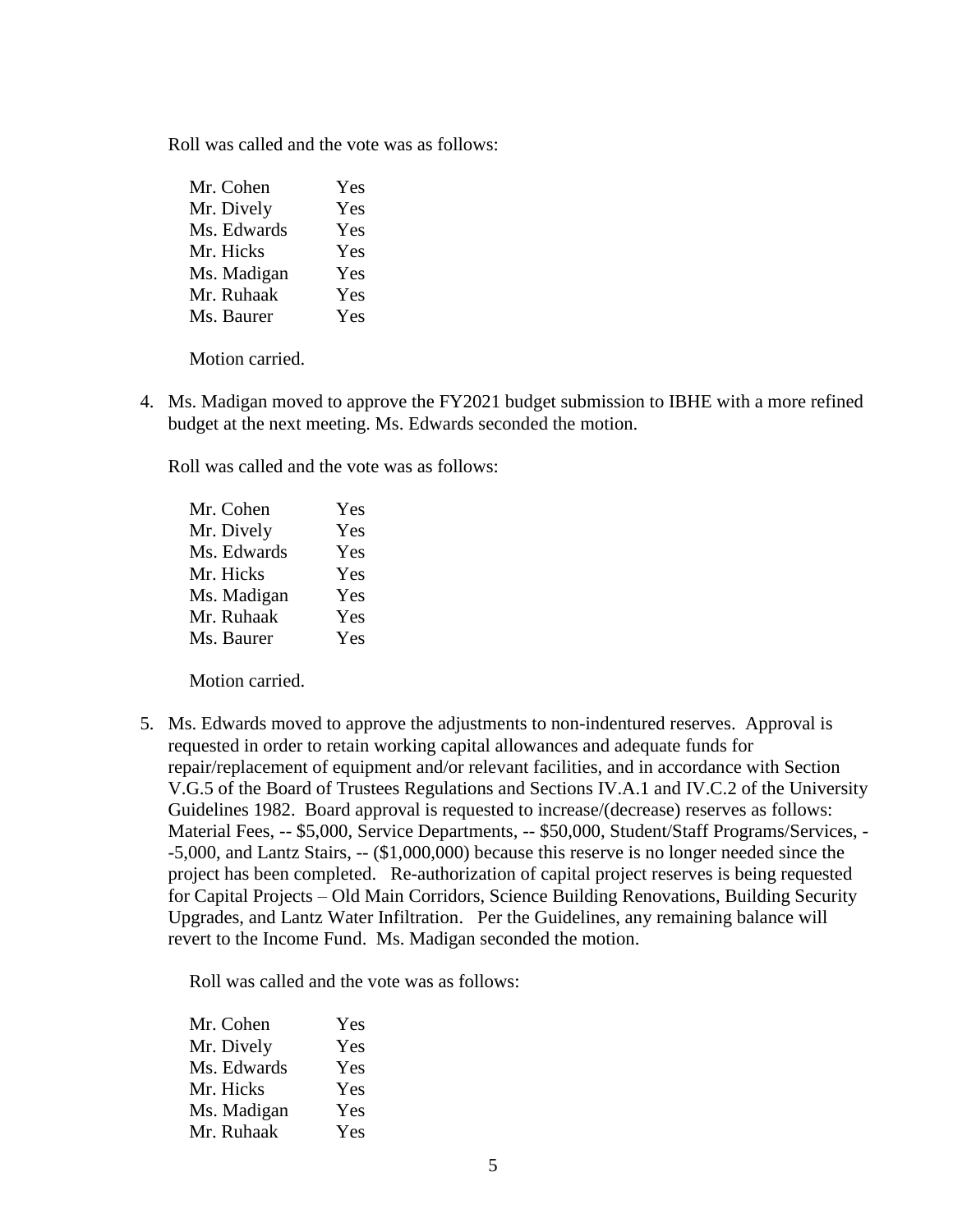Ms. Baurer Yes

Motion carried.

6. Mr. Dively moved to approve the Budget Approval for Athletics in FY19. Board approval is required when athletic expenditures exceed 1.5% of the university's annual state appropriation. The FY19 Athletic budget percentage was 1.67%. Mr. Cohen seconded the motion.

Roll was called and the vote was as follows:

| Mr. Cohen   | Yes            |
|-------------|----------------|
| Mr. Dively  | Yes            |
| Ms. Edwards | N <sub>0</sub> |
| Mr. Hicks   | Yes            |
| Ms. Madigan | Yes            |
| Mr. Ruhaak  | Yes            |
| Ms. Baurer  | Yes            |

Motion carried.

7. Mr. Ruhaak moved to approve the 2020 Board Meeting Calendar: Friday, January 24, 2020, Friday, April 24, 2020, Friday, June 26, 2020, Saturday, June 27, 2020 (Board Retreat), Friday, September 11, 2020, and Friday, November 13, 2020. Meetings are subject to change with adequate notice. All regular meetings will be held on the campus of Eastern Illinois University in Charleston, Illinois, unless other notice is given. Mr. Dively seconded the motion.

Roll was called and the vote was as follows:

| Yes |
|-----|
| Yes |
| Yes |
| Yes |
| Yes |
| Yes |
| Yes |
|     |

Motion carried.

8. Mr. Hicks moved to authorize President Glassman to offer a two-year contract extension to Mr. Matt Bollant, Head Women's Basketball Coach, for the period of April 14, 2021 through April 13, 2023. Ms. Edwards seconded the motion.

Roll was called and the vote was as follows:

| Mr. Cohen  | Yes |
|------------|-----|
| Mr. Dively | Yes |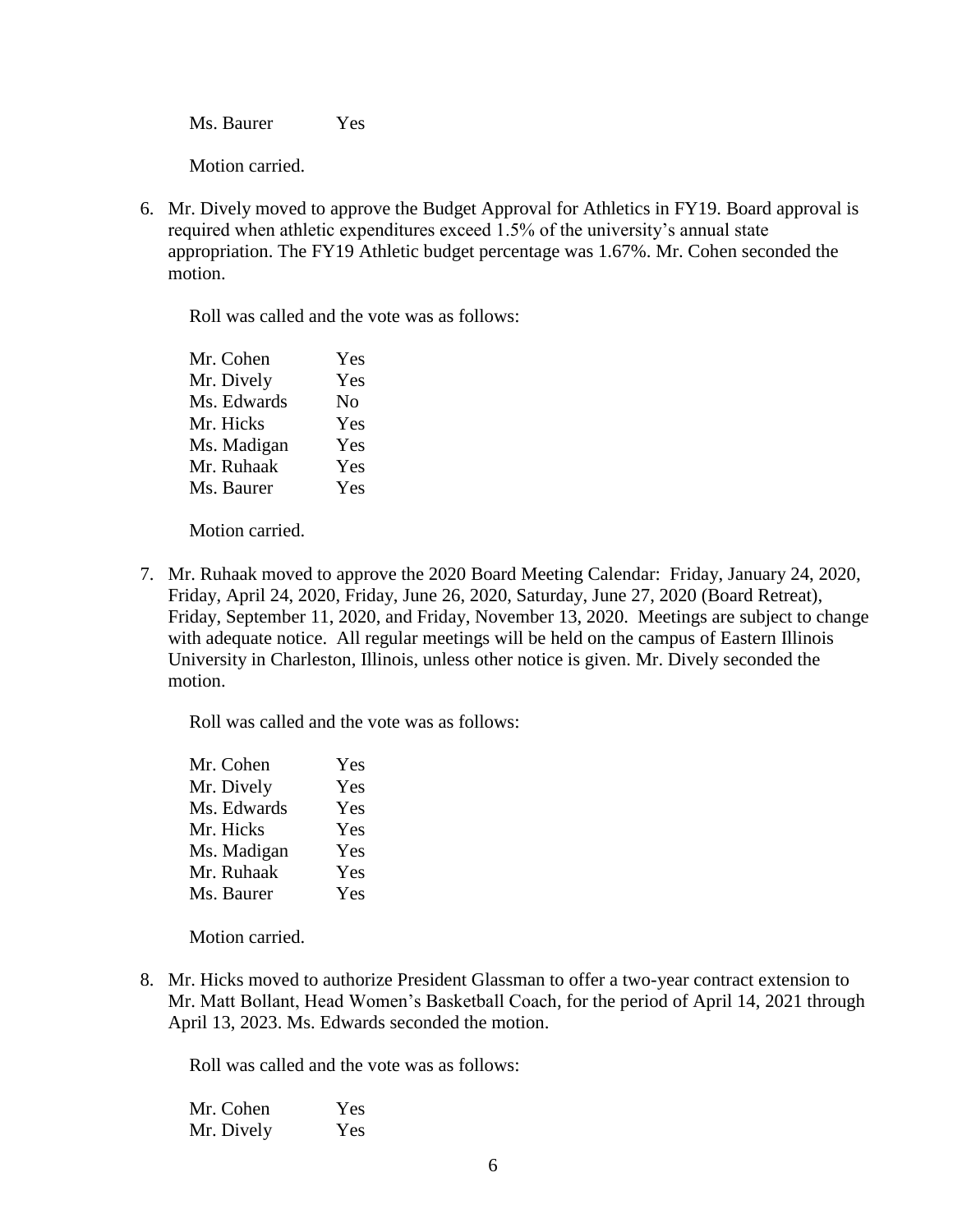| Ms. Edwards | Yes |
|-------------|-----|
| Mr. Hicks   | Yes |
| Ms. Madigan | Yes |
| Mr. Ruhaak  | Yes |
| Ms. Baurer  | Yes |

Motion carried.

9. Ms. Madigan moved to approve the amended and restated 403(b) Plan. The University's Voluntary Tax-Deferred Retirement Program (403(b) Plan) was last amended in 2014. In 2017, the Internal Revenue Service issued Revenue Ruling 2017-18 establishing pre-approved 403(b) plans. In general, the changes are technical in nature. We are not proposing any significant changes to the plan, just adopting the IRS approved document. This document was not available when the plan was last amended. The third party administrator of the plan is recommending the adoption of the amended and restated plan. Mr. Hicks seconded the motion.

Roll was called and the vote was as follows:

| Mr. Cohen   | Yes |
|-------------|-----|
| Mr. Dively  | Yes |
| Ms. Edwards | Yes |
| Mr. Hicks   | Yes |
| Ms. Madigan | Yes |
| Mr. Ruhaak  | Yes |
| Ms. Baurer  | Yes |

Motion carried.

10. Ms. McLaughlin conducted the election of officers for the Board of Trustees 2019-2020 term.

Ms. Baurer was nominated for Chairperson. Mr. Dively moved to close the nominations; Mr. Cohen seconded the motion. Ms. Baurer was elected Chairperson by secret ballot.

Dr. Dively was nominated for Vice Chairperson. Ms. Madigan moved to close the nominations; Mr. Ruhaak seconded the motion.

Roll was called and the vote was as follows:

| Mr. Cohen   | Yes |
|-------------|-----|
| Mr. Dively  | Yes |
| Ms. Edwards | Yes |
| Mr. Hicks   | Yes |
| Ms. Madigan | Yes |
| Mr. Ruhaak  | Yes |
| Ms. Baurer  | Yes |

Mr. Dively was elected Vice Chairperson.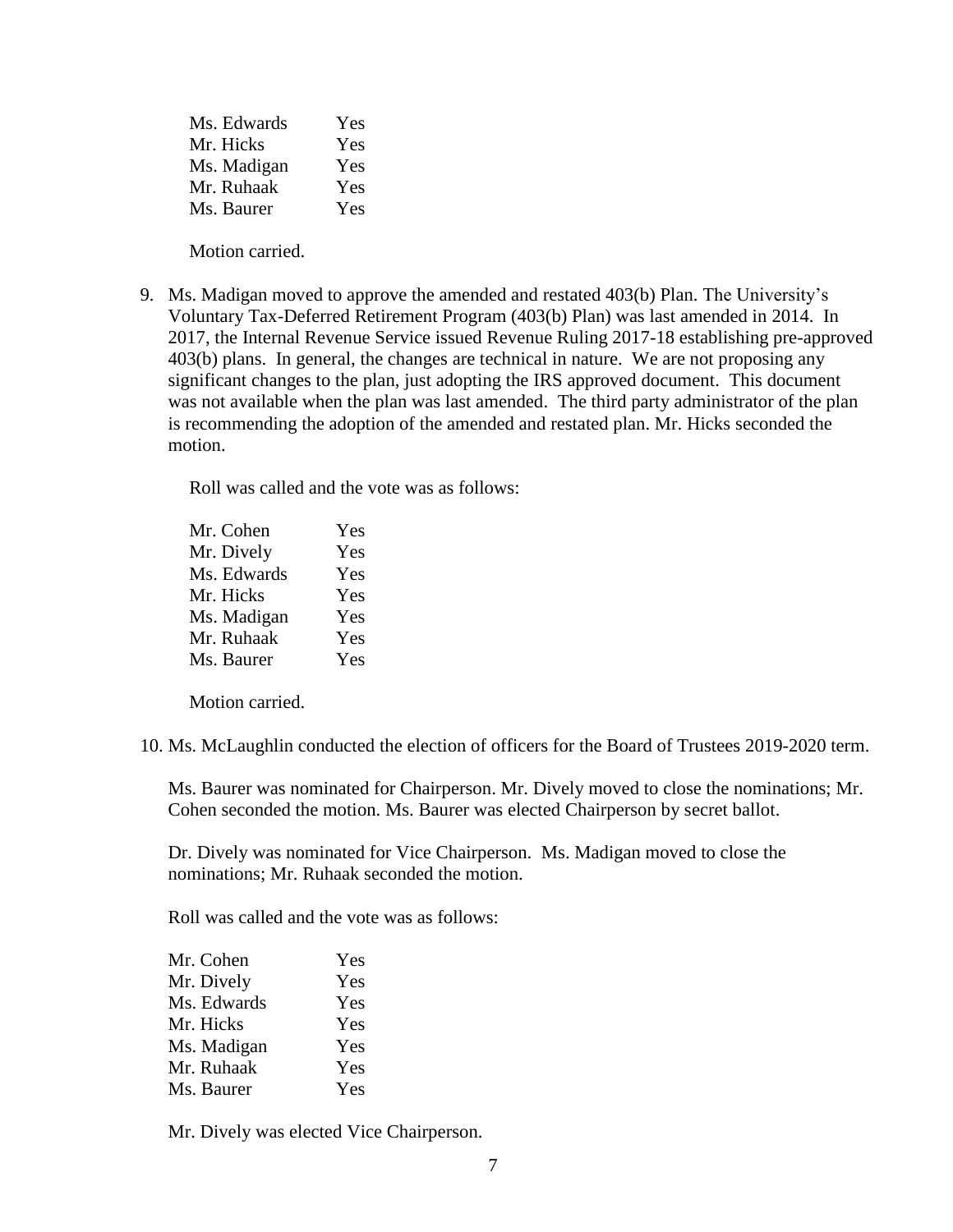Mr. Thompson was nominated for Secretary. Mr. Dively moved to close the nominations; Ms. Madigan seconded the motion. Mr. Thompson was elected Secretary by secret ballot.

Ms. Edwards was nominated for Member Pro Tem. Mr. Cohen moved to close the nominations; Mr. Ruhaak seconded the motion.

Roll was called and the vote was as follows:

| Mr. Cohen   | Yes |
|-------------|-----|
| Mr. Dively  | Yes |
| Ms. Edwards | Yes |
| Mr. Hicks   | Yes |
| Ms. Madigan | Yes |
| Mr. Ruhaak  | Yes |
| Ms. Baurer  | Yes |
|             |     |

Ms. Edwards was elected Member Pro Tem.

### **Information Items (continued)**

### **President's Report**

Mr. Ryan Gibson and Mr. Nate Atkinson discussed MY EIU 2.0 overview and the new mobile friendly admissions application.

### **Reports from Constituencies**

Faculty Senate – No report

Staff Senate -- No report

Student Government – No report

#### **Summary of Purchases \$100,000 - \$249,999**

| <b>Vendor</b>                   | <b>Type of Purchase</b>                             | <b>Bids</b> | Amount                          |
|---------------------------------|-----------------------------------------------------|-------------|---------------------------------|
| <b>CIM</b> Technology Solutions | <b>Computer Equipment Upgrades</b>                  | (A)         | \$147,792.00                    |
| <b>CBORD</b> Group              | <b>CBORD</b> Software and Hardware<br>Maintenance   | (B)         | \$173,019.93                    |
| Tech Logic Corp                 | Tech Logic Software and Hardware (B)<br>Maintenance |             | \$200,000.00<br>(not to exceed) |